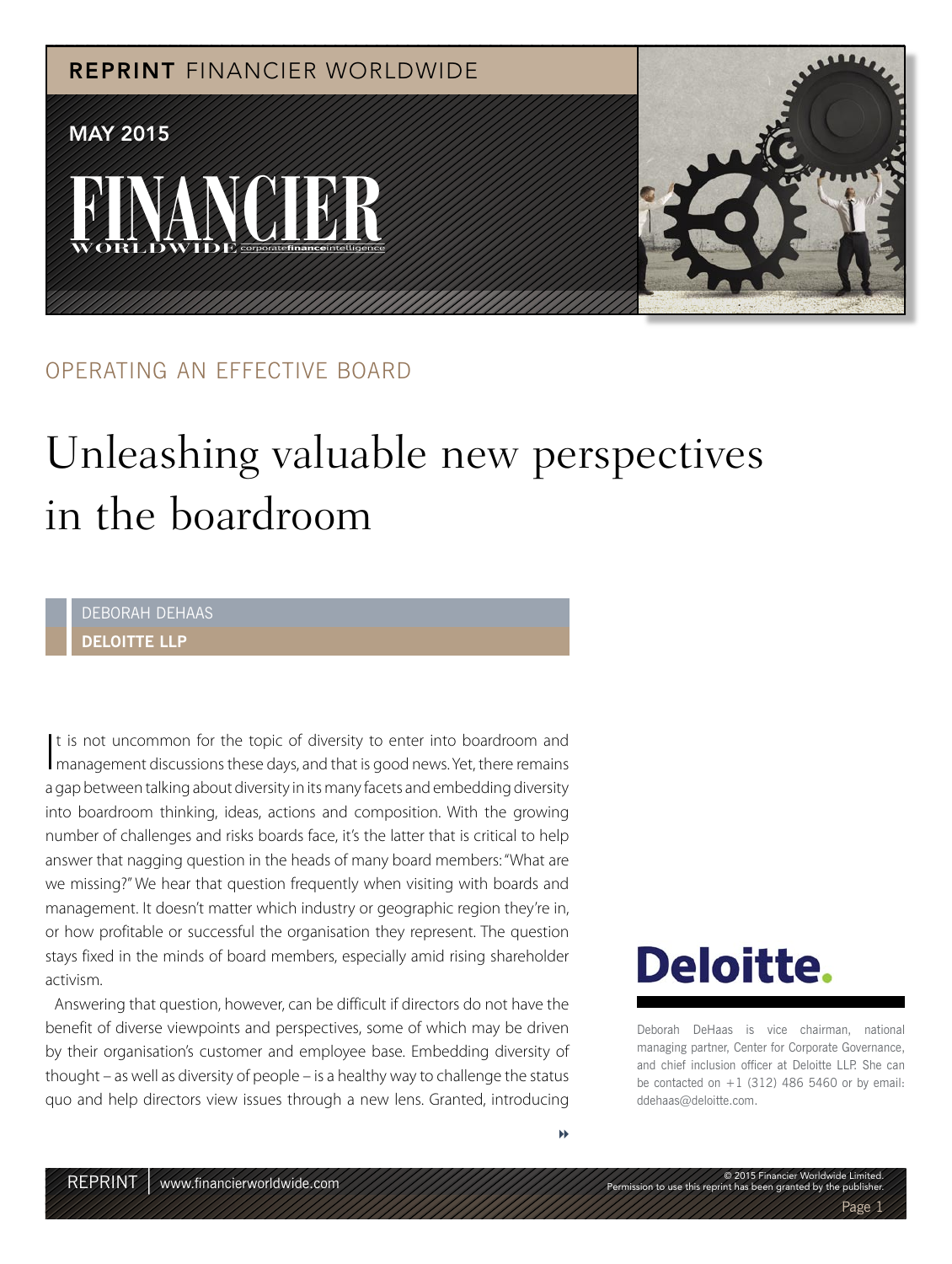# **FINANCIER**

diverse ideas to the boardroom is not always comfortable. There's value in the added perspective as it enriches the conversation and provides board members with a fresh point of view.

We find it useful to address the question of "what's missing" by examining boardroom diversity in the context of three fundamental elements: people, processes and technology. Refreshing the board composition is one way to bring diverse people and their perspectives to issues that existing directors might not see as they wrestle with such challenges as cyber security, business model disruption, reputational risk and others. Recent efforts to broaden board composition have addressed diversity, but the improvements are narrowly focused on gender and ethnicity, and the gains relatively small. At S&P 500 companies, women represented just 19 percent of all directors in 2014, which was a three percentage point increase from the 2008 level, while only 13 percent of board seats were held by ethnic minority directors in 2014, a 1.2 percentage point increase since 2008, according to Boardroom Refreshment: A Review of Trends at U.S. Firms from Institutional Shareholder Services. And this is at a time when minorities and women make up more than half of the workforce. While organisations may not intentionally seek conformity in the director recruitment process, lack of diverse thinking can inadvertently limit board members' effectiveness in serving their organisation and stakeholders.

It's important to understand how new members will strengthen the board's ability to advise management, oversee risk and address shareholder interests. Broadening the definition of board-ready talent to include business unit heads, regional leaders, academics, entrepreneurs, government leaders and other non-C-suite executives can create a wider pool of very talented candidates. Seeking skill sets and experiences that connect to the trends shaping business, such as technology, social tools, globalisation, corporate social responsibility or others, can help the board bring in diversity of thought to discussions.

Having robust board performance assessment and board succession processes in place is another way companies can begin to transform board composition. While a majority of boards set an age limit for their directors, less than 10 percent have term limits, according to the 2014 Board Practices Report: Perspectives from the Boardroom from the Society of

### Deloitte.

Corporate Secretaries & Governance Professionals, in collaboration with the Deloitte LLP Center for Corporate Governance. Boards should consider not relying on such mechanisms to allow for refreshment, and instead establish and maintain a robust assessment process. The report found that only 17 percent of surveyed boards conduct individual-director peer evaluations, and only about one-third of surveyed boards conduct full-board self-evaluations in group discussion.

Generational diversity can bring to a board another important voice. Generation X and Millennial consumers, talent and shareholders have different attitudes, priorities and expectations than previous generations. What better way for organisations to understand the strategic importance of what these generations expect and offer than to recruit from these demographic groups for their boards? By all means, the experience that older directors offer should not be underestimated. Rather, there is a great, and largely untapped, opportunity for boards to seek younger directors to gain perspectives of a generation that is redefining technology, consumer preferences, business strategy, business models and even business risk. If adding younger directors to the board is not feasible,